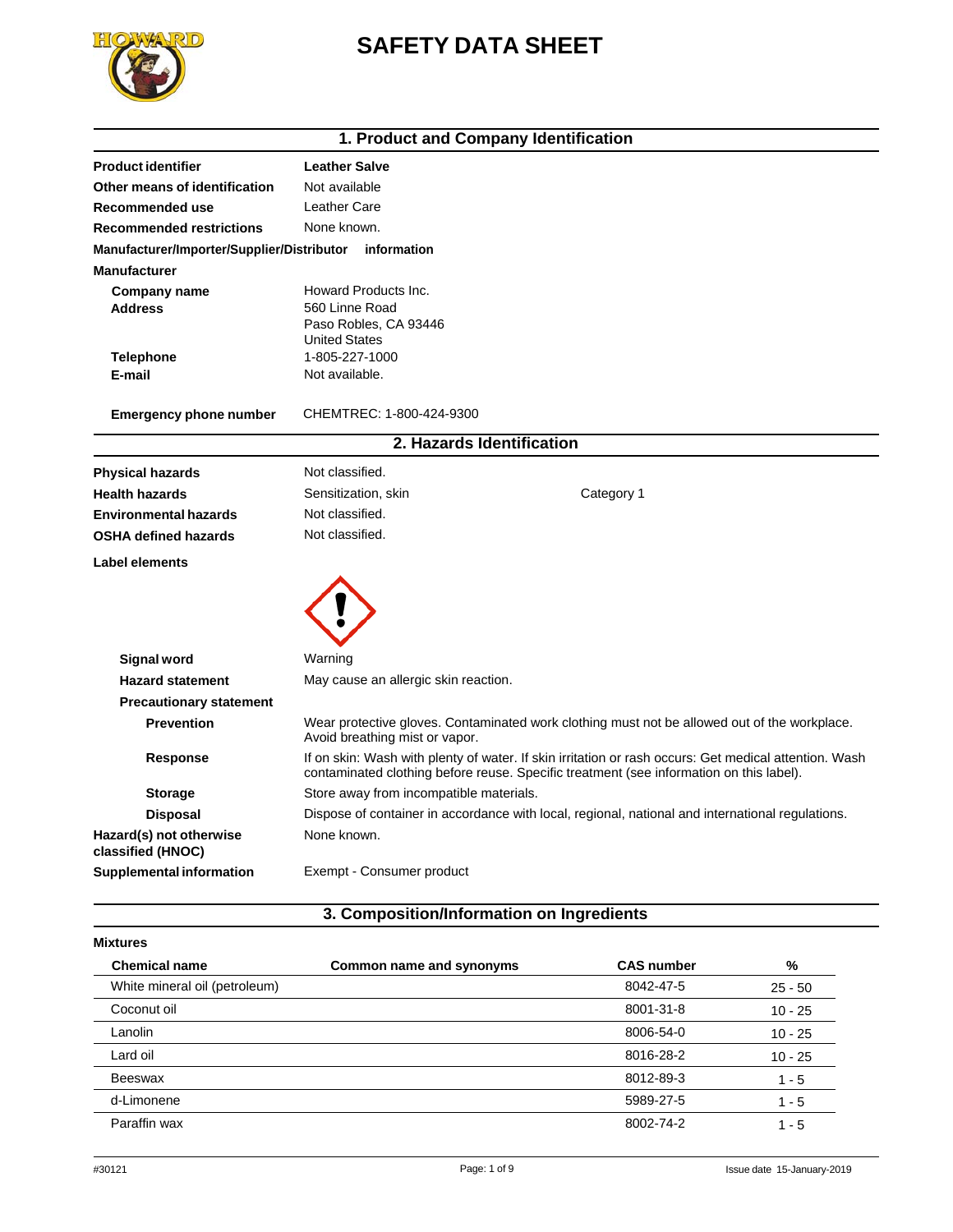| <b>Chemical name</b>                                                         | Common name and synonyms                                                                                                                                                                                                                                                                                                                                                                                                                                              | <b>CAS number</b> | %  |
|------------------------------------------------------------------------------|-----------------------------------------------------------------------------------------------------------------------------------------------------------------------------------------------------------------------------------------------------------------------------------------------------------------------------------------------------------------------------------------------------------------------------------------------------------------------|-------------------|----|
| Aloe vera                                                                    |                                                                                                                                                                                                                                                                                                                                                                                                                                                                       | 85507-69-3        | <1 |
| Carnauba wax                                                                 |                                                                                                                                                                                                                                                                                                                                                                                                                                                                       | 8015-86-9         | <1 |
| Oils, orange, sweet                                                          |                                                                                                                                                                                                                                                                                                                                                                                                                                                                       | 8008-57-9         | <1 |
| Soybean oil                                                                  |                                                                                                                                                                                                                                                                                                                                                                                                                                                                       | 8001-22-7         | <1 |
| <b>Composition comments</b>                                                  | US GHS: The exact percentage (concentration) of composition has been withheld as a trade<br>secret in accordance with paragraph (i) of §1910.1200.                                                                                                                                                                                                                                                                                                                    |                   |    |
|                                                                              | 4. First Aid Measures                                                                                                                                                                                                                                                                                                                                                                                                                                                 |                   |    |
| <b>Inhalation</b>                                                            | If symptoms develop move victim to fresh air. If symptoms persist, obtain medical attention.                                                                                                                                                                                                                                                                                                                                                                          |                   |    |
| <b>Skin contact</b>                                                          | If on skin: Wash with plenty of water. If skin irritation or rash occurs: Get medical attention. Take<br>off contaminated clothing and wash it before reuse. Specific treatment (see information on this<br>label).                                                                                                                                                                                                                                                   |                   |    |
| Eye contact                                                                  | Flush with cool water. Remove contact lenses, if applicable, and continue flushing. Obtain medical<br>attention if irritation persists.                                                                                                                                                                                                                                                                                                                               |                   |    |
| Ingestion                                                                    | Rinse mouth. Do not induce vomiting. If vomiting occurs naturally, have victim lean forward to<br>reduce risk of aspiration. Never give anything by mouth if victim is unconscious or is convulsing.<br>Obtain medical attention.                                                                                                                                                                                                                                     |                   |    |
| <b>Most important</b><br>symptoms/effects, acute and<br>delayed              | May cause an allergic skin reaction. Dermatitis. Rash.                                                                                                                                                                                                                                                                                                                                                                                                                |                   |    |
| Indication of immediate<br>medical attention and special<br>treatment needed | Provide general supportive measures and treat symptomatically. Symptoms may be delayed.                                                                                                                                                                                                                                                                                                                                                                               |                   |    |
| <b>General information</b>                                                   | If you feel unwell, seek medical advice (show the label where possible). Ensure that medical<br>personnel are aware of the material(s) involved and take precautions to protect themselves. Show<br>this safety data sheet to the doctor in attendance. Wash contaminated clothing before reuse.<br>Avoid contact with eyes and skin. Wear rubber gloves and safety glasses with side shields. Keep<br>out of reach of children.                                      |                   |    |
|                                                                              | 5. Fire Fighting Measures                                                                                                                                                                                                                                                                                                                                                                                                                                             |                   |    |
| Suitable extinguishing media                                                 | Foam. Dry chemical. Carbon dioxide.                                                                                                                                                                                                                                                                                                                                                                                                                                   |                   |    |
| Unsuitable extinguishing<br>media                                            | Do not use water jet as an extinguisher, as this will spread the fire.                                                                                                                                                                                                                                                                                                                                                                                                |                   |    |
| Specific hazards arising from<br>the chemical                                | Firefighters should wear a self-contained breathing apparatus.                                                                                                                                                                                                                                                                                                                                                                                                        |                   |    |
| Special protective equipment<br>and precautions for firefighters             | Firefighters should wear full protective clothing including self-contained breathing apparatus.                                                                                                                                                                                                                                                                                                                                                                       |                   |    |
| <b>Fire fighting</b><br>equipment/instructions                               | Cool containers exposed to heat with water spray and remove container, if no risk is involved.                                                                                                                                                                                                                                                                                                                                                                        |                   |    |
| <b>Specific methods</b>                                                      | Use standard firefighting procedures and consider the hazards of other involved materials.                                                                                                                                                                                                                                                                                                                                                                            |                   |    |
| <b>General fire hazards</b>                                                  | No unusual fire or explosion hazards noted.                                                                                                                                                                                                                                                                                                                                                                                                                           |                   |    |
|                                                                              | <b>6. Accidental Release Measures</b>                                                                                                                                                                                                                                                                                                                                                                                                                                 |                   |    |
| Personal precautions,<br>protective equipment and<br>emergency procedures    | Keep unnecessary personnel away. Keep people away from and upwind of spill/leak. Wear<br>appropriate protective equipment and clothing during clean-up. Avoid breathing mist or vapor. Do<br>not touch damaged containers or spilled material unless wearing appropriate protective clothing.<br>Ensure adequate ventilation. Local authorities should be advised if significant spillages cannot be<br>contained. For personal protection, see section 8 of the SDS. |                   |    |
| <b>Methods and materials for</b><br>containment and cleaning up              | Wipe up with absorbent material (e.g. cloth, fleece). Absorb spillage to prevent material damage.<br>Clean surface thoroughly to remove residual contamination. For waste disposal, see section 13 of<br>the SDS.                                                                                                                                                                                                                                                     |                   |    |
| <b>Environmental precautions</b>                                             | Do not discharge into lakes, streams, ponds or public waters. Avoid discharge into drains, water<br>courses or onto the ground.                                                                                                                                                                                                                                                                                                                                       |                   |    |
|                                                                              | 7. Handling and Storage                                                                                                                                                                                                                                                                                                                                                                                                                                               |                   |    |
| Precautions for safe handling                                                | Avoid breathing mist or vapor. Avoid contact with eyes, skin, and clothing. Use only in<br>well-ventilated areas. Avoid prolonged or repeated contact with skin. Wear appropriate personal<br>protective equipment. Wash thoroughly after handling. Use good industrial hygiene practices in<br>handling this material. When using do not eat or drink.                                                                                                               |                   |    |
| Conditions for safe storage,<br>including any incompatibilities              | Store in a closed container away from incompatible materials. Store away from incompatible<br>materials (see Section 10 of the SDS). Keep out of reach of children.                                                                                                                                                                                                                                                                                                   |                   |    |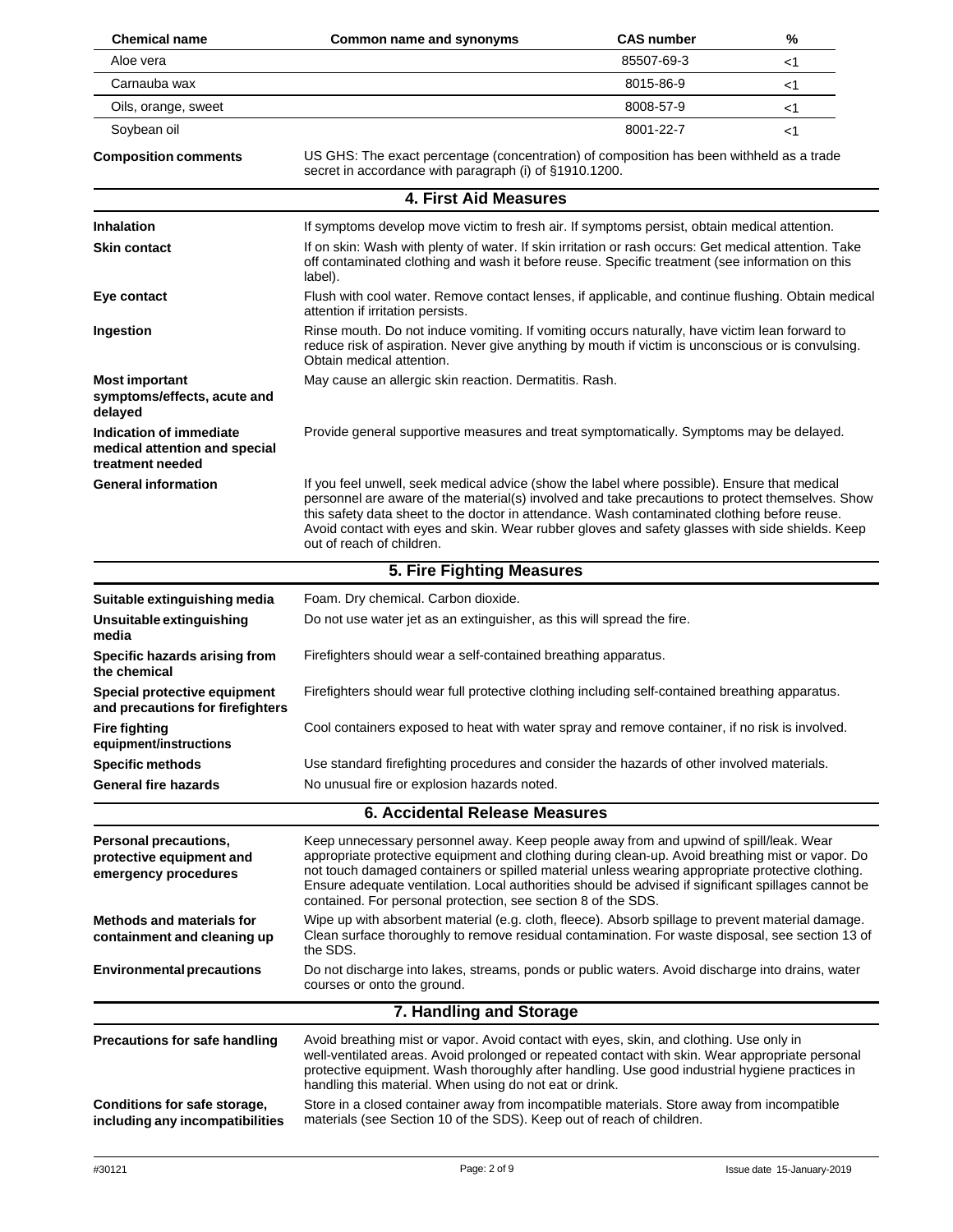| <b>Occupational exposure limits</b>                 |                                                                                                                                                                                                                                                                                                                                                                                                        |                    |                      |
|-----------------------------------------------------|--------------------------------------------------------------------------------------------------------------------------------------------------------------------------------------------------------------------------------------------------------------------------------------------------------------------------------------------------------------------------------------------------------|--------------------|----------------------|
| <b>Components</b>                                   | US. OSHA Table Z-1 Limits for Air Contaminants (29 CFR 1910.1000)<br><b>Type</b>                                                                                                                                                                                                                                                                                                                       | Value              | <b>Form</b>          |
| Coconut oil (CAS<br>$8001 - 31 - 8$                 | <b>PEL</b>                                                                                                                                                                                                                                                                                                                                                                                             | $5$ mg/m $3$       | Respirable fraction. |
|                                                     |                                                                                                                                                                                                                                                                                                                                                                                                        | $15 \text{ mg/m}$  | Total dust.          |
| Soybean oil (CAS<br>8001-22-7)                      | <b>PEL</b>                                                                                                                                                                                                                                                                                                                                                                                             | $5 \text{ mg/m}$   | Respirable fraction. |
|                                                     |                                                                                                                                                                                                                                                                                                                                                                                                        | $15 \text{ mg/m}$  | Total dust.          |
| White mineral oil<br>(petroleum) (CAS<br>8042-47-5) | <b>PEL</b>                                                                                                                                                                                                                                                                                                                                                                                             | $5$ mg/m $3$       | Mist.                |
| US. ACGIH Threshold Limit Values                    |                                                                                                                                                                                                                                                                                                                                                                                                        |                    |                      |
| <b>Components</b>                                   | <b>Type</b>                                                                                                                                                                                                                                                                                                                                                                                            | Value              | Form                 |
| Paraffin wax (CAS<br>8002-74-2)                     | <b>TWA</b>                                                                                                                                                                                                                                                                                                                                                                                             | $2$ mg/m $3$       | Fume.                |
| White mineral oil<br>(petroleum) (CAS<br>8042-47-5) | <b>TWA</b>                                                                                                                                                                                                                                                                                                                                                                                             | $5 \text{ mg/m}$   | Inhalable fraction.  |
| US. NIOSH: Pocket Guide to Chemical Hazards         |                                                                                                                                                                                                                                                                                                                                                                                                        |                    |                      |
| <b>Components</b>                                   | <b>Type</b>                                                                                                                                                                                                                                                                                                                                                                                            | Value              | <b>Form</b>          |
| Coconut oil (CAS<br>8001-31-8)                      | <b>TWA</b>                                                                                                                                                                                                                                                                                                                                                                                             | $5 \text{ mg/m}$ 3 | Respirable mist.     |
|                                                     |                                                                                                                                                                                                                                                                                                                                                                                                        | $10 \text{ mg/m}$  | Total mist           |
| Paraffin wax (CAS<br>8002-74-2)                     | <b>TWA</b>                                                                                                                                                                                                                                                                                                                                                                                             | $2$ mg/m $3$       | Fume.                |
| Soybean oil (CAS<br>8001-22-7)                      | <b>TWA</b>                                                                                                                                                                                                                                                                                                                                                                                             | $5 \text{ mg/m}$ 3 | Respirable mist.     |
|                                                     |                                                                                                                                                                                                                                                                                                                                                                                                        | $10 \text{ mg/m}$  | Total mist           |
| White mineral oil<br>(petroleum) (CAS<br>8042-47-5) | <b>STEL</b>                                                                                                                                                                                                                                                                                                                                                                                            | $10$ mg/m $3$      | Mist.                |
|                                                     | <b>TWA</b>                                                                                                                                                                                                                                                                                                                                                                                             | $5 \text{ mg/m}$ 3 | Mist.                |
|                                                     | US. AIHA Workplace Environmental Exposure Level (WEEL) Guides                                                                                                                                                                                                                                                                                                                                          |                    |                      |
| <b>Components</b>                                   | <b>Type</b>                                                                                                                                                                                                                                                                                                                                                                                            | Value              |                      |
| d-Limonene (CAS<br>5989-27-5)                       | <b>TWA</b>                                                                                                                                                                                                                                                                                                                                                                                             | 165.5 mg/m3        |                      |
|                                                     |                                                                                                                                                                                                                                                                                                                                                                                                        | 30 ppm             |                      |
| <b>Biological limit values</b>                      | No biological exposure limits noted for the ingredient(s).                                                                                                                                                                                                                                                                                                                                             |                    |                      |
| <b>Exposure guidelines</b>                          | Chemicals listed in section 3 that are not listed here do not have established limit values for<br>ACGIH.                                                                                                                                                                                                                                                                                              |                    |                      |
| Appropriate engineering<br>controls                 | Good general ventilation (typically 10 air changes per hour) should be used. Ventilation rates<br>should be matched to conditions. If applicable, use process enclosures, local exhaust ventilation,<br>or other engineering controls to maintain airborne levels below recommended exposure limits. If<br>exposure limits have not been established, maintain airborne levels to an acceptable level. |                    |                      |
|                                                     | Individual protection measures, such as personal protective equipment                                                                                                                                                                                                                                                                                                                                  |                    |                      |
| <b>Eye/face protection</b>                          | Wear safety glasses with side shields (or goggles).                                                                                                                                                                                                                                                                                                                                                    |                    |                      |
| <b>Skin protection</b>                              | Impervious gloves. Confirm with reputable supplier first.                                                                                                                                                                                                                                                                                                                                              |                    |                      |
| <b>Hand protection</b>                              |                                                                                                                                                                                                                                                                                                                                                                                                        |                    |                      |
| Other                                               | Wear appropriate chemical resistant clothing. Use of an impervious apron is recommended. As<br>required by employer code.                                                                                                                                                                                                                                                                              |                    |                      |
| <b>Respiratory protection</b>                       | Where exposure guideline levels may be exceeded, use an approved NIOSH respirator.<br>Respirator should be selected by and used under the direction of a trained health and safety<br>professional following requirements found in OSHA's respirator standard (29 CFR 1910.134),<br>CAN/CSA-Z94.4 and ANSI's standard for respiratory protection (Z88.2).                                              |                    |                      |
| <b>Thermal hazards</b>                              | Not applicable.                                                                                                                                                                                                                                                                                                                                                                                        |                    |                      |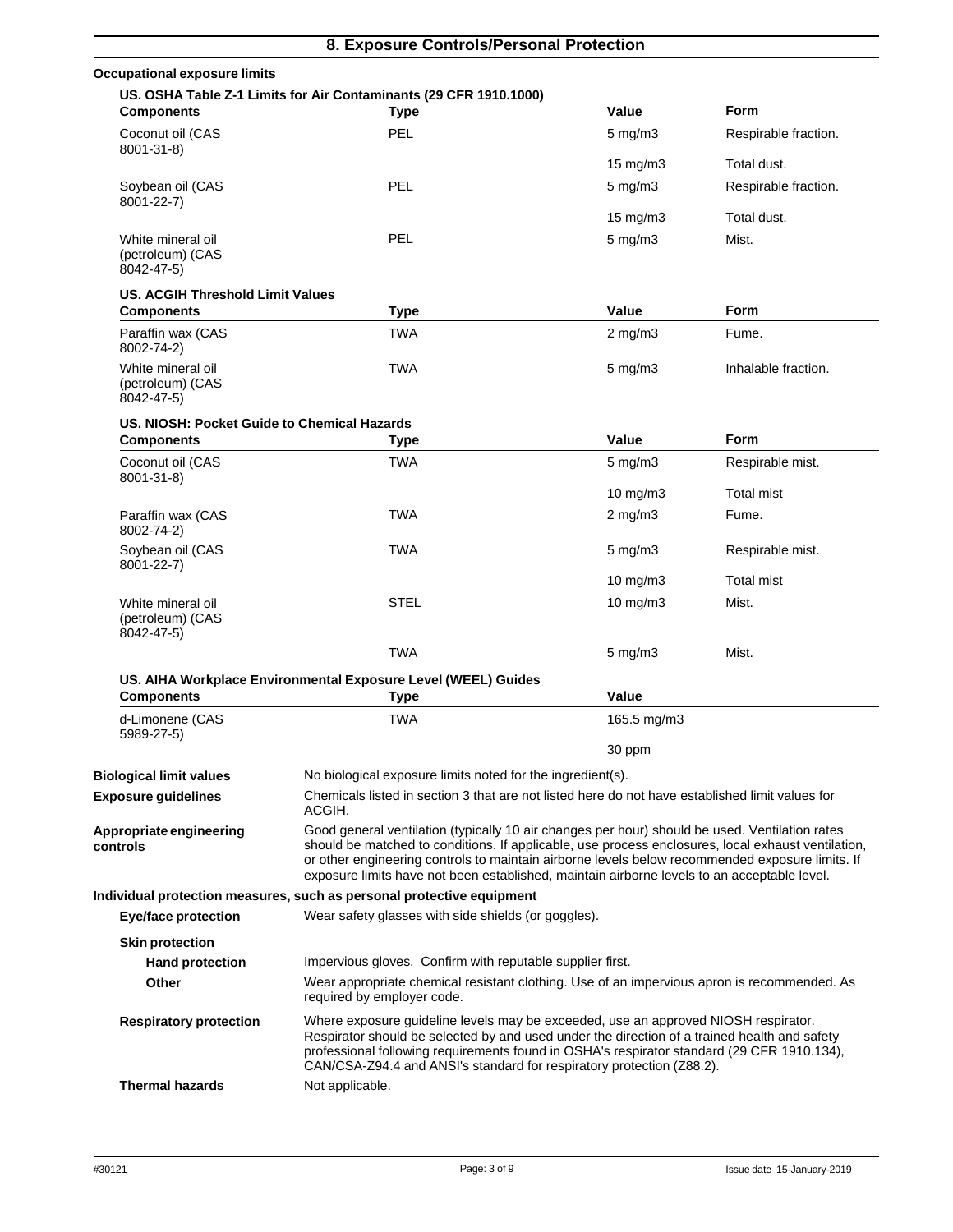Always observe good personal hygiene measures, such as washing after handling the material and before eating, drinking, and/or smoking. Routinely wash work clothing and protective equipment to remove contaminants. Contaminated work clothing should not be allowed out of the workplace. When using do not eat or drink.

### **9. Physical and Chemical Properties**

| Appearance                                        | Creamy                                               |  |  |  |
|---------------------------------------------------|------------------------------------------------------|--|--|--|
| <b>Physical state</b>                             | Solid.                                               |  |  |  |
| <b>Form</b>                                       | Paste                                                |  |  |  |
| Color                                             | Yellow brown paste                                   |  |  |  |
| Odor                                              | Orange                                               |  |  |  |
| <b>Odor threshold</b>                             | Not available.                                       |  |  |  |
| рH                                                | Not available.                                       |  |  |  |
| Melting point/freezing point                      | Not available.                                       |  |  |  |
| Initial boiling point and boiling<br>range        | Not available.                                       |  |  |  |
| Pour point                                        | Not available.                                       |  |  |  |
| <b>Specific gravity</b>                           | Not available.                                       |  |  |  |
| <b>Partition coefficient</b><br>(n-octanol/water) | Not available.                                       |  |  |  |
| <b>Flash point</b>                                | > 200.0 °F (> 93.3 °C)                               |  |  |  |
| <b>Evaporation rate</b>                           | Not available.                                       |  |  |  |
| Flammability (solid, gas)                         | Not applicable.                                      |  |  |  |
|                                                   | Upper/lower flammability or explosive limits         |  |  |  |
| <b>Flammability limit - lower</b><br>(%)          | Not available.                                       |  |  |  |
| <b>Flammability limit - upper</b><br>(%)          | Not available.                                       |  |  |  |
| Explosive limit - lower (%)                       | Not available.                                       |  |  |  |
| Explosive limit - upper (%)                       | Not available.                                       |  |  |  |
| Vapor pressure                                    | Not available.                                       |  |  |  |
| Vapor density                                     | Not available.                                       |  |  |  |
| <b>Relative density</b>                           | Not available.                                       |  |  |  |
| Solubility(ies)                                   | Not available.                                       |  |  |  |
| <b>Auto-ignition temperature</b>                  | Not available.                                       |  |  |  |
| <b>Decomposition temperature</b>                  | Not available.                                       |  |  |  |
| <b>Viscosity</b>                                  | Not available.                                       |  |  |  |
| Other information                                 |                                                      |  |  |  |
| <b>Explosive properties</b>                       | Not explosive.                                       |  |  |  |
| <b>Oxidizing properties</b>                       | Not oxidizing.                                       |  |  |  |
|                                                   | 10. Stability and Reactivity                         |  |  |  |
| <b>Reactivity</b>                                 | This product may react with strong oxidizing agents. |  |  |  |
| <b>Possibility of hazardous</b><br>reactions      | Hazardous polymerization does not occur.             |  |  |  |
| <b>Chemical stability</b>                         | Stable under recommended storage conditions.         |  |  |  |

**Conditions to avoid** Do not mix with other chemicals.

**Incompatible materials** Acids. Strong oxidizing agents. Oxidizers.

**Hazardous decomposition** May include and are not limited to: Oxides of carbon.

## **11. Toxicological Information**

#### **Information on likely routes of exposure**

| <b>Inhalation</b>   | Health injuries are not known or expected under normal use. |
|---------------------|-------------------------------------------------------------|
| <b>Skin contact</b> | May cause an allergic skin reaction.                        |
| Eye contact         | Direct contact with eyes may cause temporary irritation.    |
| Ingestion           | May cause stomach distress, nausea or vomiting.             |

**products**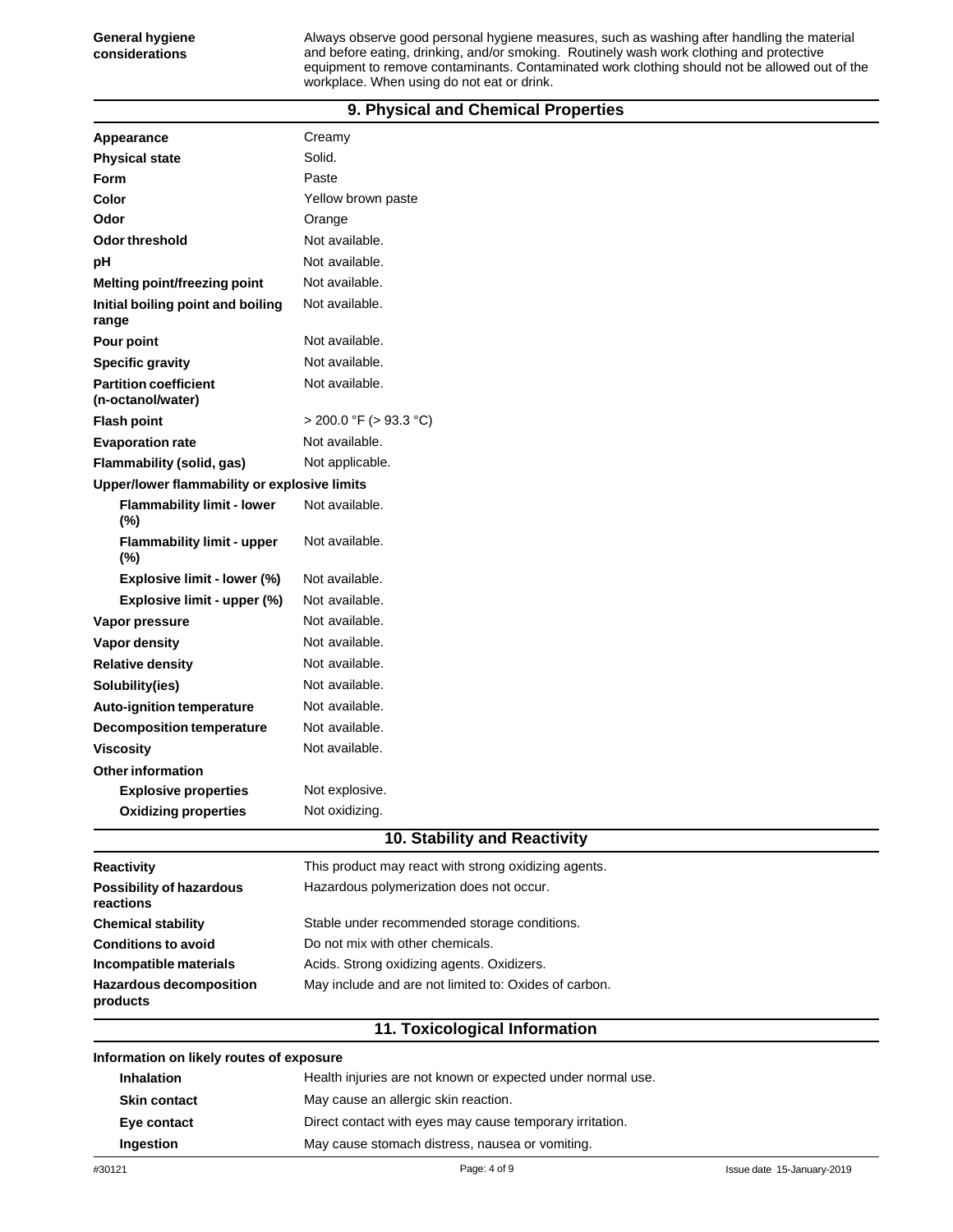| Symptoms related to the<br>physical, chemical and<br>toxicological characteristics | May cause an allergic skin reaction. Dermatitis. Rash. |                                                 |  |
|------------------------------------------------------------------------------------|--------------------------------------------------------|-------------------------------------------------|--|
| Information on toxicological effects                                               |                                                        |                                                 |  |
| <b>Acute toxicity</b>                                                              | May cause an allergic skin reaction.                   |                                                 |  |
| <b>Components</b>                                                                  | <b>Species</b>                                         | <b>Test Results</b>                             |  |
| Aloe vera (CAS 85507-69-3)                                                         |                                                        |                                                 |  |
| <b>Acute</b>                                                                       |                                                        |                                                 |  |
| Dermal                                                                             |                                                        |                                                 |  |
| LD50                                                                               | Not available                                          |                                                 |  |
| Inhalation<br>LC50                                                                 | Not available                                          |                                                 |  |
| Oral<br>LD50                                                                       | Not available                                          |                                                 |  |
| Beeswax (CAS 8012-89-3)                                                            |                                                        |                                                 |  |
| <b>Acute</b>                                                                       |                                                        |                                                 |  |
| Dermal                                                                             |                                                        |                                                 |  |
| LD50                                                                               | Not available                                          |                                                 |  |
| Inhalation                                                                         |                                                        |                                                 |  |
| <b>LC50</b>                                                                        | Not available                                          |                                                 |  |
| Oral                                                                               |                                                        |                                                 |  |
| LD50                                                                               | Rat                                                    | > 5000 mg/kg, Spectrum                          |  |
| Carnauba wax (CAS 8015-86-9)                                                       |                                                        |                                                 |  |
| <b>Acute</b>                                                                       |                                                        |                                                 |  |
| Dermal                                                                             |                                                        |                                                 |  |
| LD50                                                                               | Not available                                          |                                                 |  |
| Inhalation                                                                         |                                                        |                                                 |  |
| <b>LC50</b>                                                                        | Not available                                          |                                                 |  |
| Oral<br>LC50                                                                       | Not available                                          |                                                 |  |
| Coconut oil (CAS 8001-31-8)                                                        |                                                        |                                                 |  |
| <b>Acute</b>                                                                       |                                                        |                                                 |  |
| Dermal                                                                             |                                                        |                                                 |  |
| LD50                                                                               | Not available                                          |                                                 |  |
| <i><b>Inhalation</b></i>                                                           |                                                        |                                                 |  |
| LC50                                                                               | Not available                                          |                                                 |  |
| Oral                                                                               |                                                        |                                                 |  |
| LD50                                                                               | Rat                                                    | > 5000 mg/kg, Santa Cruz Biotechnology,<br>Inc. |  |
| d-Limonene (CAS 5989-27-5)                                                         |                                                        |                                                 |  |
| Acute                                                                              |                                                        |                                                 |  |
| Dermal                                                                             |                                                        |                                                 |  |
| LD50                                                                               | Rabbit                                                 | 5 g/kg, HSDB                                    |  |
| Inhalation                                                                         |                                                        |                                                 |  |
| <b>LC50</b>                                                                        | Not available                                          |                                                 |  |
| Oral                                                                               |                                                        |                                                 |  |
| LD50                                                                               | Mouse                                                  | 5600 - 6600 mg/kg, HSDB                         |  |
|                                                                                    | Rat                                                    | > 2000 mg/kg, ECHA                              |  |
|                                                                                    |                                                        | 4400 mg/kg, Fisher Scientific                   |  |
| Lanolin (CAS 8006-54-0)                                                            |                                                        |                                                 |  |
| Acute                                                                              |                                                        |                                                 |  |
| Inhalation                                                                         |                                                        |                                                 |  |
| <b>LC50</b>                                                                        | Not available                                          |                                                 |  |
| Oral<br>LD50                                                                       | Rat                                                    | 41800 mg/kg                                     |  |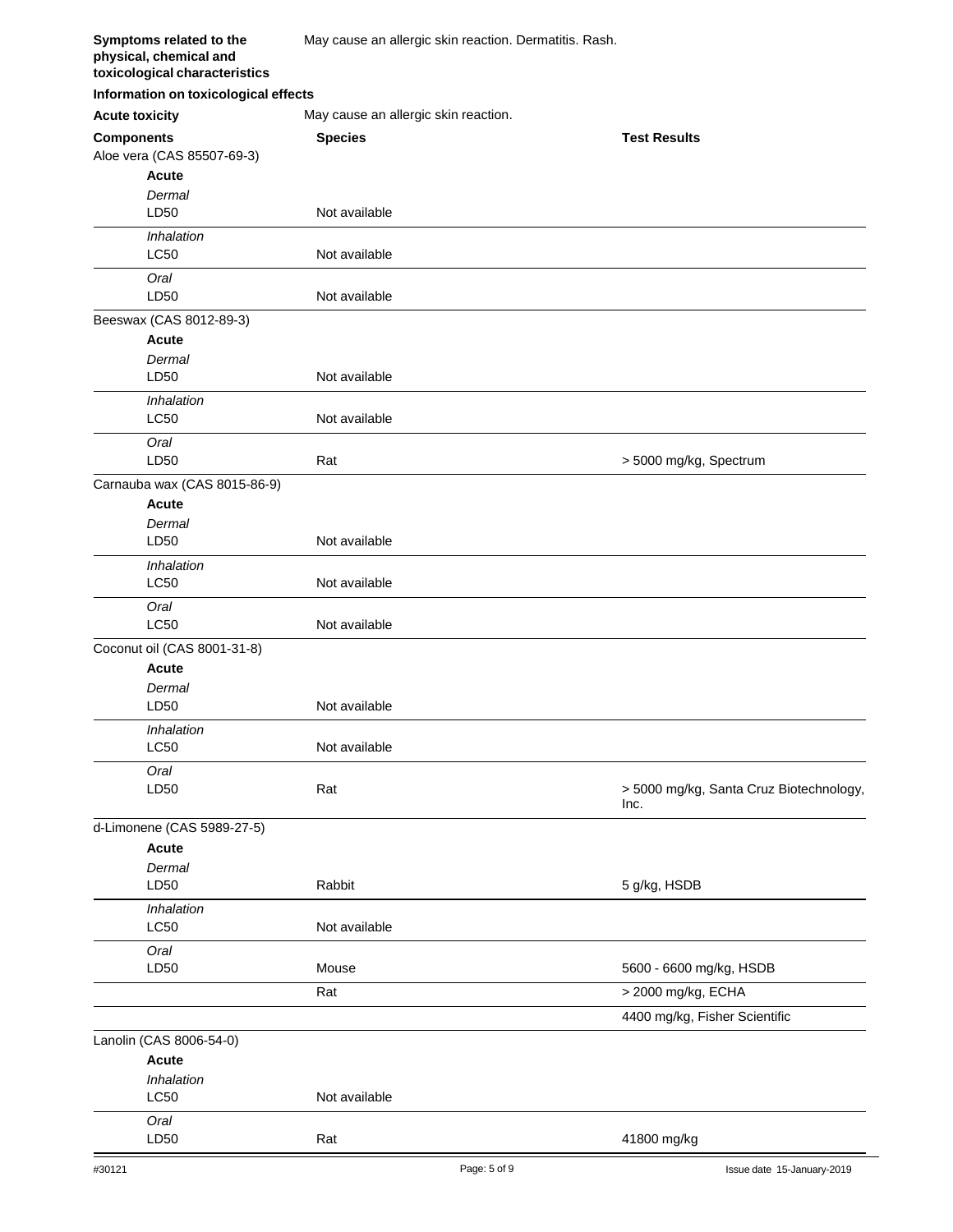| <b>Components</b>                             | <b>Species</b>                                         | <b>Test Results</b>          |
|-----------------------------------------------|--------------------------------------------------------|------------------------------|
| Lard oil (CAS 8016-28-2)                      |                                                        |                              |
| <b>Acute</b>                                  |                                                        |                              |
| Dermal<br>LD50                                | Not available                                          |                              |
|                                               |                                                        |                              |
| Inhalation<br><b>LC50</b>                     | Not available                                          |                              |
| Oral<br>LD50                                  | Not available                                          |                              |
| Oils, orange, sweet (CAS 8008-57-9)           |                                                        |                              |
| <b>Acute</b>                                  |                                                        |                              |
| Dermal                                        |                                                        |                              |
| LD50                                          | Rat                                                    | > 5000 mg/kg, RTECS          |
| Inhalation                                    |                                                        |                              |
| LC50                                          | Not available                                          |                              |
| Oral                                          |                                                        |                              |
| LD50                                          | Rat                                                    | > 5000 mg/kg, RTECS          |
| Paraffin wax (CAS 8002-74-2)                  |                                                        |                              |
| <b>Acute</b>                                  |                                                        |                              |
| Dermal<br>LD50                                | Rabbit                                                 | > 3600 mg/kg, 24 Hours, ECHA |
|                                               |                                                        |                              |
|                                               |                                                        | > 4 ml/kg, 24 Hours, ECHA    |
|                                               | Rat                                                    | > 2000 mg/kg, 24 Hours, ECHA |
| Inhalation                                    |                                                        |                              |
| <b>LC50</b>                                   | Not available                                          |                              |
| Oral                                          |                                                        |                              |
| LD50                                          | Dog                                                    | > 25 ml/kg, ECHA             |
|                                               | Rat                                                    | > 5000 mg/kg                 |
|                                               |                                                        | > 60 ml/kg, ECHA             |
|                                               |                                                        | > 10 ml/kg, ECHA             |
|                                               |                                                        | > 5 ml/kg, ECHA              |
|                                               |                                                        | 10000 mg/kg, ECHA            |
| Soybean oil (CAS 8001-22-7)                   |                                                        |                              |
| Acute                                         |                                                        |                              |
| Dermal                                        |                                                        |                              |
| LD50                                          | Not available                                          |                              |
| Inhalation                                    |                                                        |                              |
| <b>LC50</b>                                   | Not available                                          |                              |
| Oral<br>LD50                                  | Not available                                          |                              |
| White mineral oil (petroleum) (CAS 8042-47-5) |                                                        |                              |
| Acute                                         |                                                        |                              |
| Dermal                                        |                                                        |                              |
| LD50                                          | Rabbit                                                 | > 2000 mg/kg, 24 Hours, ECHA |
| Inhalation                                    |                                                        |                              |
| LC50                                          | Rat                                                    | > 5.2 mg/L, 4 Hours, ECHA    |
|                                               |                                                        | > 5 mg/L, 4 Hours, ECHA      |
|                                               |                                                        | > 4.5 mg/L, 4 Hours, ECHA    |
|                                               |                                                        | 2.2 mg/L, 4 Hours, ECHA      |
| Oral                                          |                                                        |                              |
| LD50                                          | Rat                                                    | > 5000 mg/kg, ECHA           |
| <b>Skin corrosion/irritation</b>              | Prolonged skin contact may cause temporary irritation. |                              |
| <b>Exposure minutes</b>                       | Not available.                                         |                              |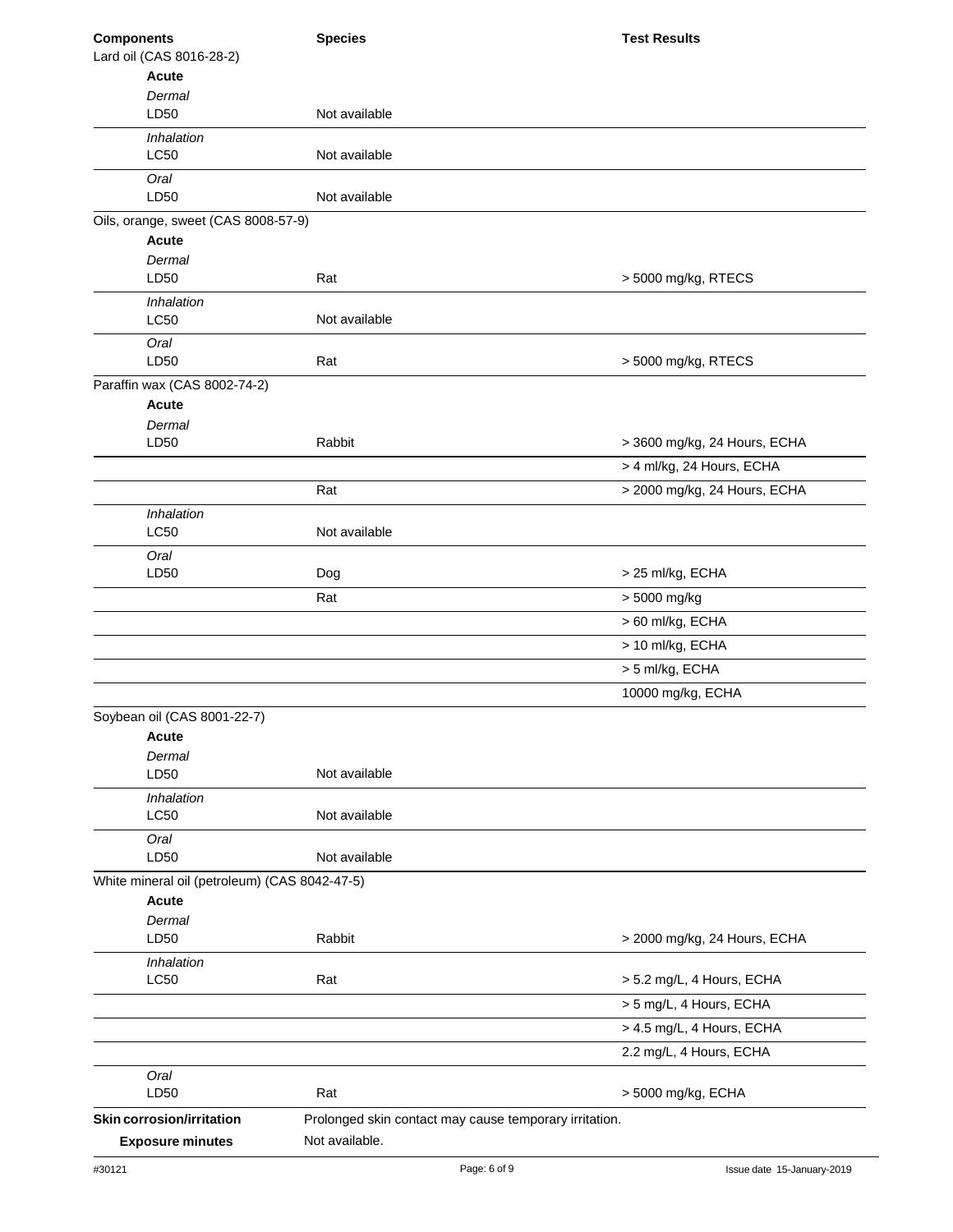| Erythema value                                                                                                                                   | Not available.     |                                                                                                                                                                                                                                                                                       |                                                            |                                                                                                                                                                                            |
|--------------------------------------------------------------------------------------------------------------------------------------------------|--------------------|---------------------------------------------------------------------------------------------------------------------------------------------------------------------------------------------------------------------------------------------------------------------------------------|------------------------------------------------------------|--------------------------------------------------------------------------------------------------------------------------------------------------------------------------------------------|
| Oedema value                                                                                                                                     |                    | Not available.                                                                                                                                                                                                                                                                        |                                                            |                                                                                                                                                                                            |
| Serious eye damage/eye<br>irritation                                                                                                             |                    |                                                                                                                                                                                                                                                                                       | Direct contact with eyes may cause temporary irritation.   |                                                                                                                                                                                            |
| <b>Corneal opacity value</b>                                                                                                                     |                    | Not available.                                                                                                                                                                                                                                                                        |                                                            |                                                                                                                                                                                            |
| <b>Iris lesion value</b>                                                                                                                         |                    | Not available.                                                                                                                                                                                                                                                                        |                                                            |                                                                                                                                                                                            |
| <b>Conjunctival reddening</b><br>value                                                                                                           | Not available.     |                                                                                                                                                                                                                                                                                       |                                                            |                                                                                                                                                                                            |
| Conjunctival oedema value                                                                                                                        | Not available.     |                                                                                                                                                                                                                                                                                       |                                                            |                                                                                                                                                                                            |
| Recover days                                                                                                                                     | Not available.     |                                                                                                                                                                                                                                                                                       |                                                            |                                                                                                                                                                                            |
| Respiratory or skin sensitization                                                                                                                |                    |                                                                                                                                                                                                                                                                                       |                                                            |                                                                                                                                                                                            |
| <b>Respiratory sensitization</b>                                                                                                                 |                    | Not a respiratory sensitizer.                                                                                                                                                                                                                                                         |                                                            |                                                                                                                                                                                            |
| <b>Skin sensitization</b>                                                                                                                        |                    | May cause an allergic skin reaction.                                                                                                                                                                                                                                                  |                                                            |                                                                                                                                                                                            |
| Germ cell mutagenicity                                                                                                                           |                    | Non-hazardous by OSHA criteria.                                                                                                                                                                                                                                                       |                                                            |                                                                                                                                                                                            |
| Carcinogenicity                                                                                                                                  | See below.         |                                                                                                                                                                                                                                                                                       |                                                            |                                                                                                                                                                                            |
| <b>ACGIH Carcinogens</b>                                                                                                                         |                    |                                                                                                                                                                                                                                                                                       |                                                            |                                                                                                                                                                                            |
| White mineral oil (petroleum) (CAS 8042-47-5)<br>IARC Monographs. Overall Evaluation of Carcinogenicity                                          |                    |                                                                                                                                                                                                                                                                                       |                                                            | A4 Not classifiable as a human carcinogen.                                                                                                                                                 |
| d-Limonene (CAS 5989-27-5)<br>White mineral oil (petroleum) (CAS 8042-47-5)                                                                      |                    |                                                                                                                                                                                                                                                                                       | to humans.                                                 | Volume 73 - 3 Not classifiable as to carcinogenicity to humans.<br>Volume 33, Supplement 7 - 3 Not classifiable as to carcinogenicity                                                      |
| US. National Toxicology Program (NTP) Report on Carcinogens<br>Not listed.<br>US. OSHA Specifically Regulated Substances (29 CFR 1910.1001-1050) |                    |                                                                                                                                                                                                                                                                                       |                                                            |                                                                                                                                                                                            |
| Not regulated.                                                                                                                                   |                    |                                                                                                                                                                                                                                                                                       |                                                            |                                                                                                                                                                                            |
| <b>Reproductive toxicity</b>                                                                                                                     |                    |                                                                                                                                                                                                                                                                                       |                                                            | This product is not expected to cause reproductive or developmental effects.                                                                                                               |
| Specific target organ toxicity -<br>single exposure                                                                                              | Not classified.    |                                                                                                                                                                                                                                                                                       |                                                            |                                                                                                                                                                                            |
| Specific target organ toxicity -<br>repeated exposure                                                                                            | Not classified.    |                                                                                                                                                                                                                                                                                       |                                                            |                                                                                                                                                                                            |
| <b>Aspiration hazard</b>                                                                                                                         |                    | Not an aspiration hazard.                                                                                                                                                                                                                                                             |                                                            |                                                                                                                                                                                            |
| <b>Chronic effects</b>                                                                                                                           | Not available.     |                                                                                                                                                                                                                                                                                       |                                                            |                                                                                                                                                                                            |
| <b>Further information</b>                                                                                                                       | Not available.     |                                                                                                                                                                                                                                                                                       |                                                            |                                                                                                                                                                                            |
|                                                                                                                                                  |                    |                                                                                                                                                                                                                                                                                       | 12. Ecological Information                                 |                                                                                                                                                                                            |
| <b>Ecotoxicity</b>                                                                                                                               | See below          |                                                                                                                                                                                                                                                                                       |                                                            |                                                                                                                                                                                            |
| Ecotoxicological data<br><b>Components</b><br>d-Limonene (CAS 5989-27-5)<br><b>Aquatic</b>                                                       |                    | <b>Species</b>                                                                                                                                                                                                                                                                        |                                                            | <b>Test Results</b>                                                                                                                                                                        |
| Crustacea                                                                                                                                        | EC50               | Water flea (Daphnia pulex)                                                                                                                                                                                                                                                            |                                                            | 69.6 mg/L, 48 hours                                                                                                                                                                        |
| Fish                                                                                                                                             | <b>LC50</b>        |                                                                                                                                                                                                                                                                                       |                                                            | Fathead minnow (Pimephales promelas) 0.619 - 0.796 mg/L, 96 hours                                                                                                                          |
| Persistence and degradability                                                                                                                    |                    |                                                                                                                                                                                                                                                                                       | No data is available on the degradability of this product. |                                                                                                                                                                                            |
| <b>Bioaccumulative potential</b>                                                                                                                 |                    |                                                                                                                                                                                                                                                                                       |                                                            |                                                                                                                                                                                            |
| Partition coefficient n-octanol / water (log Kow)<br>d-Limonene                                                                                  |                    |                                                                                                                                                                                                                                                                                       | 4.232                                                      |                                                                                                                                                                                            |
| <b>Mobility in soil</b>                                                                                                                          | No data available. |                                                                                                                                                                                                                                                                                       |                                                            |                                                                                                                                                                                            |
| <b>Mobility in general</b>                                                                                                                       |                    | Not available.                                                                                                                                                                                                                                                                        |                                                            |                                                                                                                                                                                            |
| Other adverse effects                                                                                                                            |                    |                                                                                                                                                                                                                                                                                       |                                                            | No other adverse environmental effects (e.g. ozone depletion, photochemical ozone creation<br>potential, endocrine disruption, global warming potential) are expected from this component. |
|                                                                                                                                                  |                    |                                                                                                                                                                                                                                                                                       | <b>13. Disposal Considerations</b>                         |                                                                                                                                                                                            |
| <b>Disposal instructions</b>                                                                                                                     |                    | Review federal, state/provincial, and local government requirements prior to disposal. Collect and<br>reclaim or dispose in sealed containers at licensed waste disposal site. Dispose of<br>contents/container in accordance with local/regional/national/international regulations. |                                                            |                                                                                                                                                                                            |
| Local disposal regulations                                                                                                                       |                    |                                                                                                                                                                                                                                                                                       | Dispose in accordance with all applicable regulations.     |                                                                                                                                                                                            |
| Hazardous waste code                                                                                                                             | disposal company.  |                                                                                                                                                                                                                                                                                       |                                                            | The waste code should be assigned in discussion between the user, the producer and the waste                                                                                               |
| #30121                                                                                                                                           |                    |                                                                                                                                                                                                                                                                                       | Page: 7 of 9                                               | Issue date 15-January-2019                                                                                                                                                                 |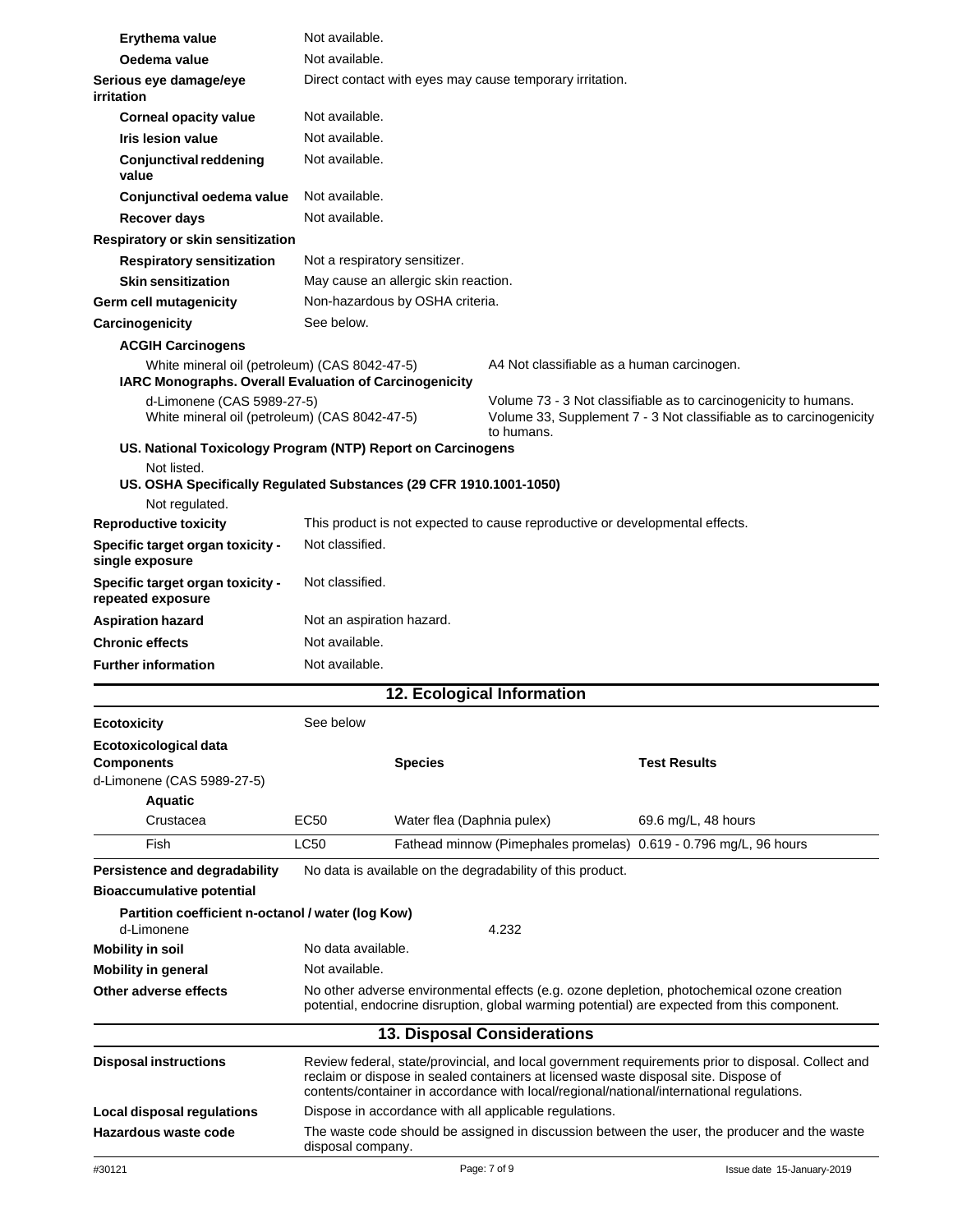**Waste from residues / unused products** Dispose of in accordance with local regulations. Empty containers or liners may retain some product residues. This material and its container must be disposed of in a safe manner (see: Disposal instructions). Since emptied containers may retain product residue, follow label warnings even after container is emptied. Empty containers should be taken to an approved waste handling site for recycling or disposal. **Contaminated packaging 14. Transport Information U.S. Department of Transportation (DOT)** Not regulated as dangerous goods. **15. Regulatory Information US federal regulations** This product is a "Hazardous Chemical" as defined by the OSHA Hazard Communication Standard, 29 CFR 1910.1200. **TSCA Section 12(b) Export Notification (40 CFR 707, Subpt. D)** Not regulated. **CERCLA Hazardous Substance List (40 CFR 302.4)** Not listed. **US. OSHA Specifically Regulated Substances (29 CFR 1910.1001-1050)** Not regulated. **Superfund Amendments and Reauthorization Act of 1986 (SARA) Hazard categories** Immediate Hazard - No Delayed Hazard - Yes Fire Hazard - No Pressure Hazard - No Reactivity Hazard - No **SARA 302 Extremely** No **hazardous substance SARA 311/312 Hazardous chemical SARA 313 (TRI reporting)** Not regulated. No **Other federal regulations Clean Air Act (CAA) Section 112 Hazardous Air Pollutants (HAPs) List** Not regulated. **Clean Air Act (CAA) Section 112(r) Accidental Release Prevention (40 CFR 68.130)** Not regulated. **Safe Drinking Water Act (SDWA) Food and Drug Administration (FDA) US state regulations** Not regulated. Not regulated. See below **US - Minnesota Haz Subs: Listed substance** Coconut oil (CAS 8001-31-8) Paraffin wax (CAS 8002-74-2) Soybean oil (CAS 8001-22-7) White mineral oil (petroleum) (CAS 8042-47-5) **US - New Jersey RTK - Substances: Listed substance** Paraffin wax (CAS 8002-74-2) VEGETABLE OIL MISTS PARAFFIN WAX FUME VEGETABLE OIL MISTS OIL MIST, MINERAL **US. California Controlled Substances. CA Department of Justice (California Health and Safety Code Section 11100)** Not listed. **US. Massachusetts RTK - Substance List** Coconut oil (CAS 8001-31-8) Paraffin wax (CAS 8002-74-2) Soybean oil (CAS 8001-22-7) White mineral oil (petroleum) (CAS 8042-47-5) **US. New Jersey Worker and Community Right-to-Know Act** Not regulated. **US. Pennsylvania RTK - Hazardous Substances** Coconut oil (CAS 8001-31-8) Lanolin (CAS 8006-54-0) Lard oil (CAS 8016-28-2)